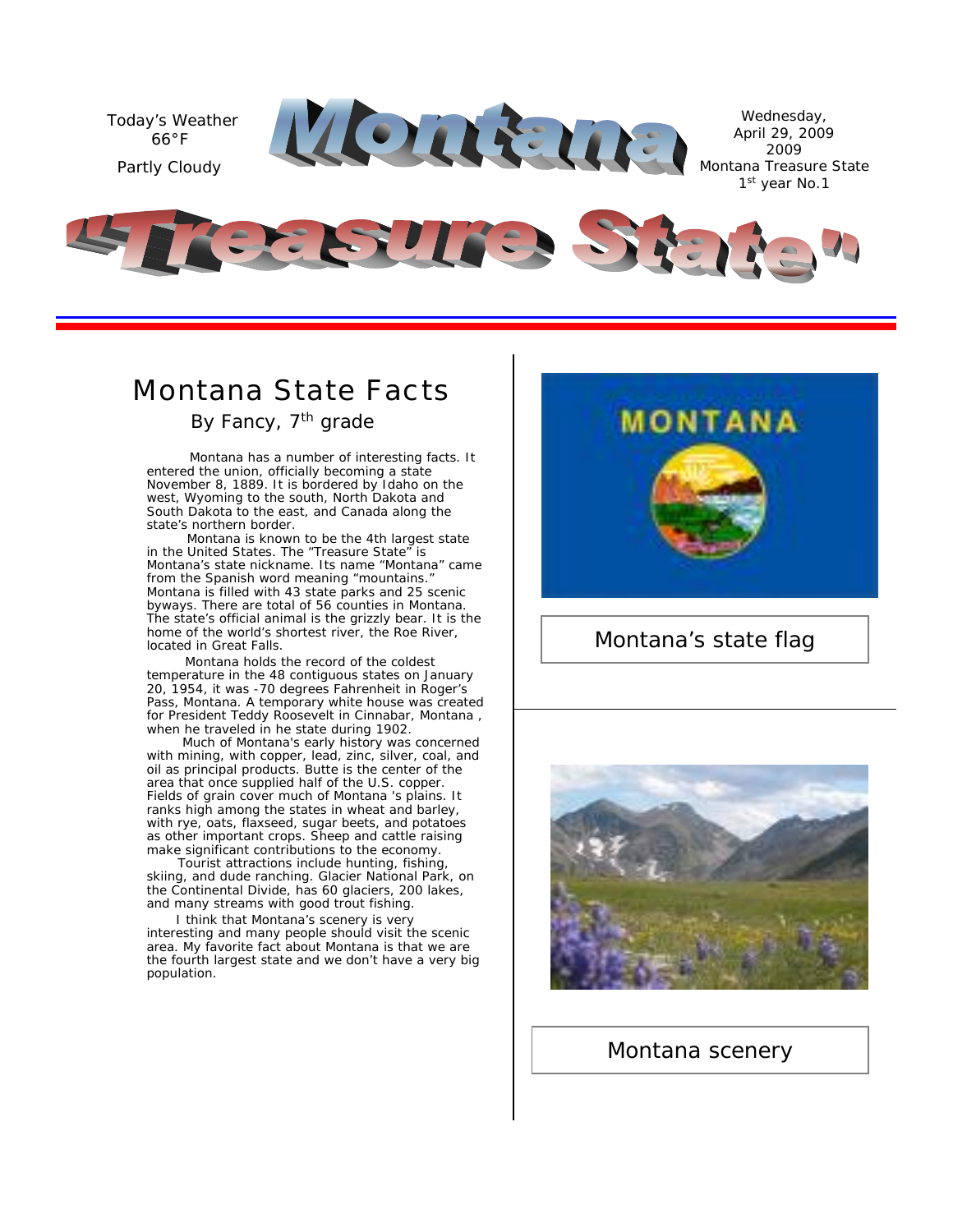## Modern Day Montana

By Jasmine, 7<sup>th</sup> Grade



For this article, I wanted to show what it is like to live in Montana in 2009. You might think we don't have what people have in other states, like stores, universities, and you might think we still ride horses. We still have ranches in Montana and people do still ride horses, but we don't ride horses into town like how it once was. We have so much more like colleges and major and minor airports. We have the same technology that is available everywhere else, people use it in their jobs and school. There are also many tourist attractions that many people<br>come to visit every year. Some of the<br>universities we have today are Flathead Valley<br>Community College, Dawson Community<br>College, Montana State University in Bozeman,<br>and Univ have airports designated for commercial service, Lewis and Clark once visited Montana for their journey and carved their names into a<br>rock. The location is called Pompey's Pillar<br>National Monument . This is right outside of<br>Billings where I live. Many people like to visit<br>there today. I have been there and it's quite interesting to see where they traveled and to believe that they were actually there. Pompey's Pillar became a National Monument on January 17, 2001.

Montana has the largest migratory elk herd in the nation. Montana is the only state with a triple divide allowing water to flow into the Pacific, Atlantic, and Hudson Bay . This phenomenon occurs at Triple Divide Peak in Glacier National Park .

Montana is a large state with a variety in geography, and so the climate is equally varied. The state spans from 'below' the 45th parallel to the 49th parallel, and elevations range from<br>under 2,000 feet to almost 13,000 feet above<br>sea level. The density of the state is six people<br>per square mile and the largest cities in<br>Montana are Billings, Great Falls, Bu to live and I really enjoy it here.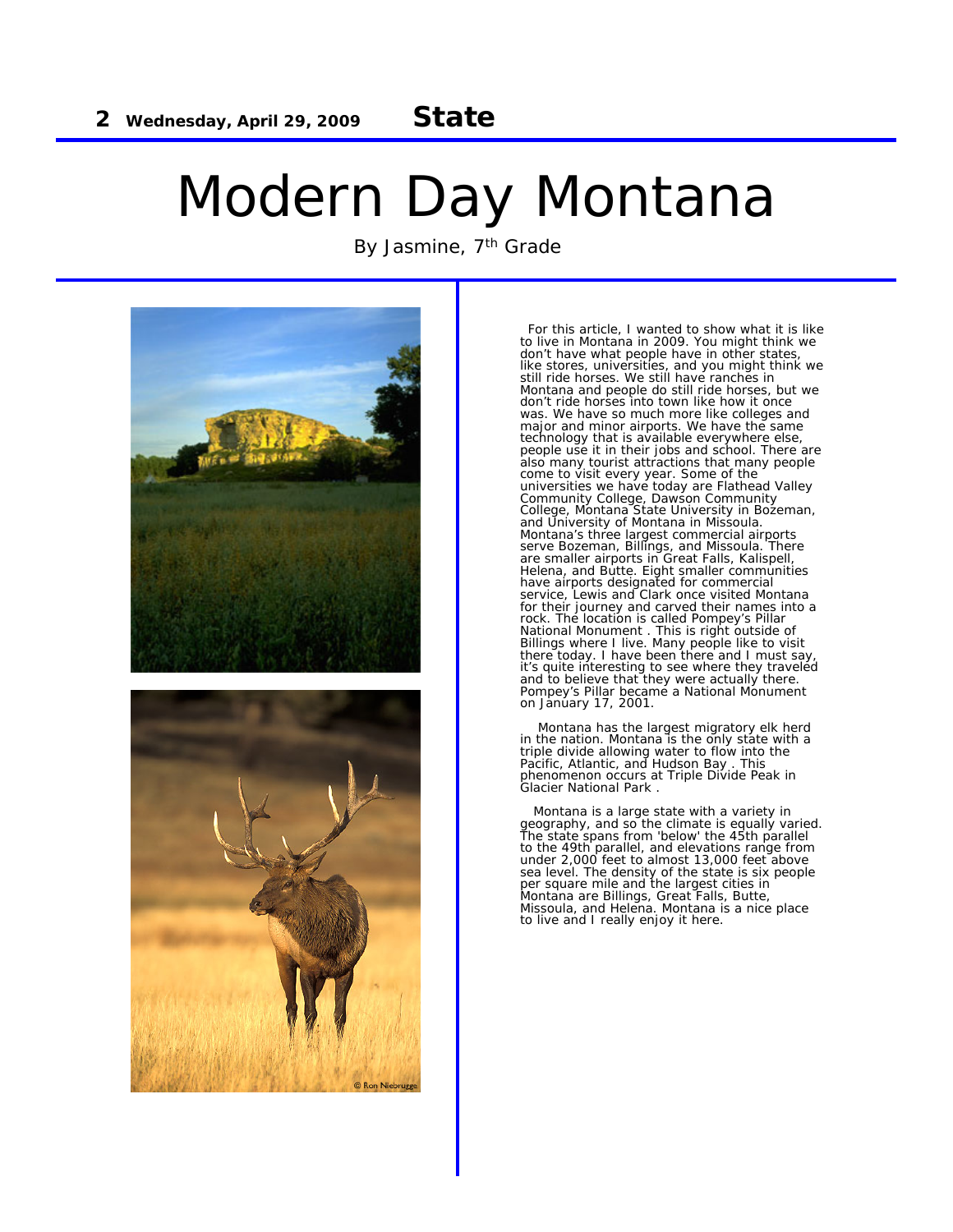## Tourism of Montana

by Eric, 7<sup>th</sup> grade

Montana's number one industry is tourism. We have a lot of great places to visit and enjoy. Montana is a fun place to live and to visit. Here are two main parks in Montana; Yellowstone National Park and Glacier National Park.

Established in 1872, Yellowstone National Park is America's first national park. Located in Wyoming, Montana, and Idaho, it is home to a large variety of wildlife including grizzly bears, wolves, bison, and elk. Preserved within Yellowstone National Park is Old Faithful, a collection of the world's most extraordinary geysers and hot springs, and the Grand Canyon of the Yellowstone, according to the National Park Service.

Glacier National Park has glaciers, pristine forests, alpine meadows, rugged mountains, and spectacular lakes. With over 700 miles of trails, Glacier is a hiker's paradise for adventurous visitors seeking wilderness and solitude. Relive the days of old through historic chalets, lodges, transportation, and stories of Native Americans. Explore Glacier National Park and discover what awaits you according to the National Park Services. Glacier is named for its rivers of ice that continue to carry its spectacular alpine glacier. It continually ranks as the most pristine of America's national parks and the one people would most likely revisit.

The same remote quality that makes Glacier hospitable to these solitary species makes it less accessible than other national parks; a visit to Glacier demands a bit more effort before it surrenders its charm. But it won't take long for you to discover that this is one of the park system's true gems, according to GORP.

I have visited Yellowstone National Park when I was very little. I remember many parts of that trip including, watching old faithful, seeing my first bison, and watching a bald eagle feed her babies. I would really like to go to Glacier National Park, because it would be a very good experience.



Yellowstone National Park



Glacier National Park



Glacier National Parks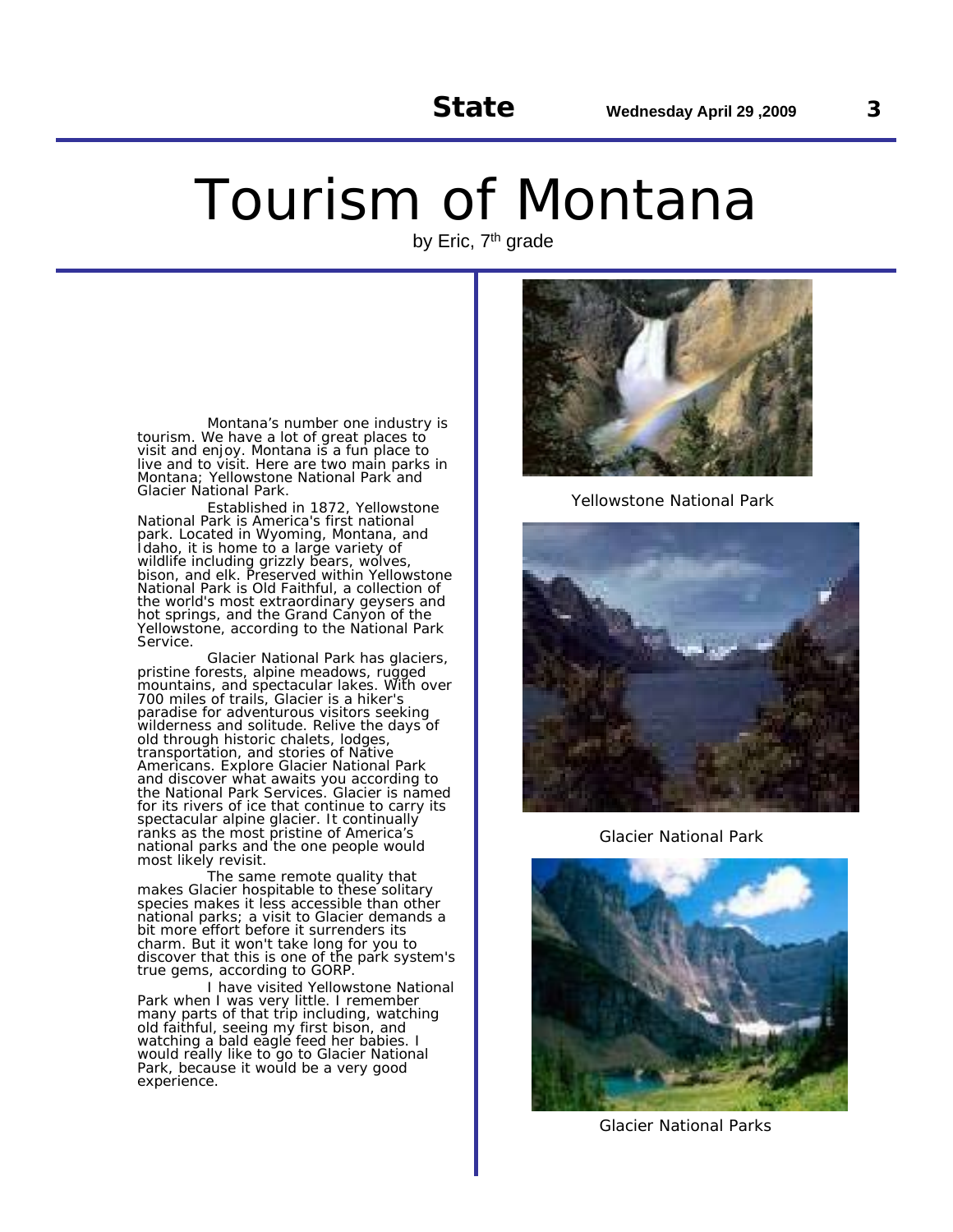# Montana History

by Mandy, 7<sup>th</sup> grade

• Montana was founded by the French government in 1818. It became a state on November 8, 1889. Montana means mountain and it's capital Helena originally was named Crab Town. It's motto is Oro y Plata which is Spanish for gold and silver.

Montana's state bear is a grizzly bear and Montana's state song is " Montana, Montana glory of the West, of all the states, from coast to coast, you're easily the best. Montana, Montana where the skies are always blue, M-O-N-T-A-N-A, I love you."

Montana is not my hometown, I am originally from North Carolina. I like Montana, it's weather is very different from North Carolina because of the winter out here it usually gets like 4 feet of snow and in North Carolina your lucky if it even snows half of a centimeter. I have lived in Montana for about 3 years now and I had seen most of it's beauty.

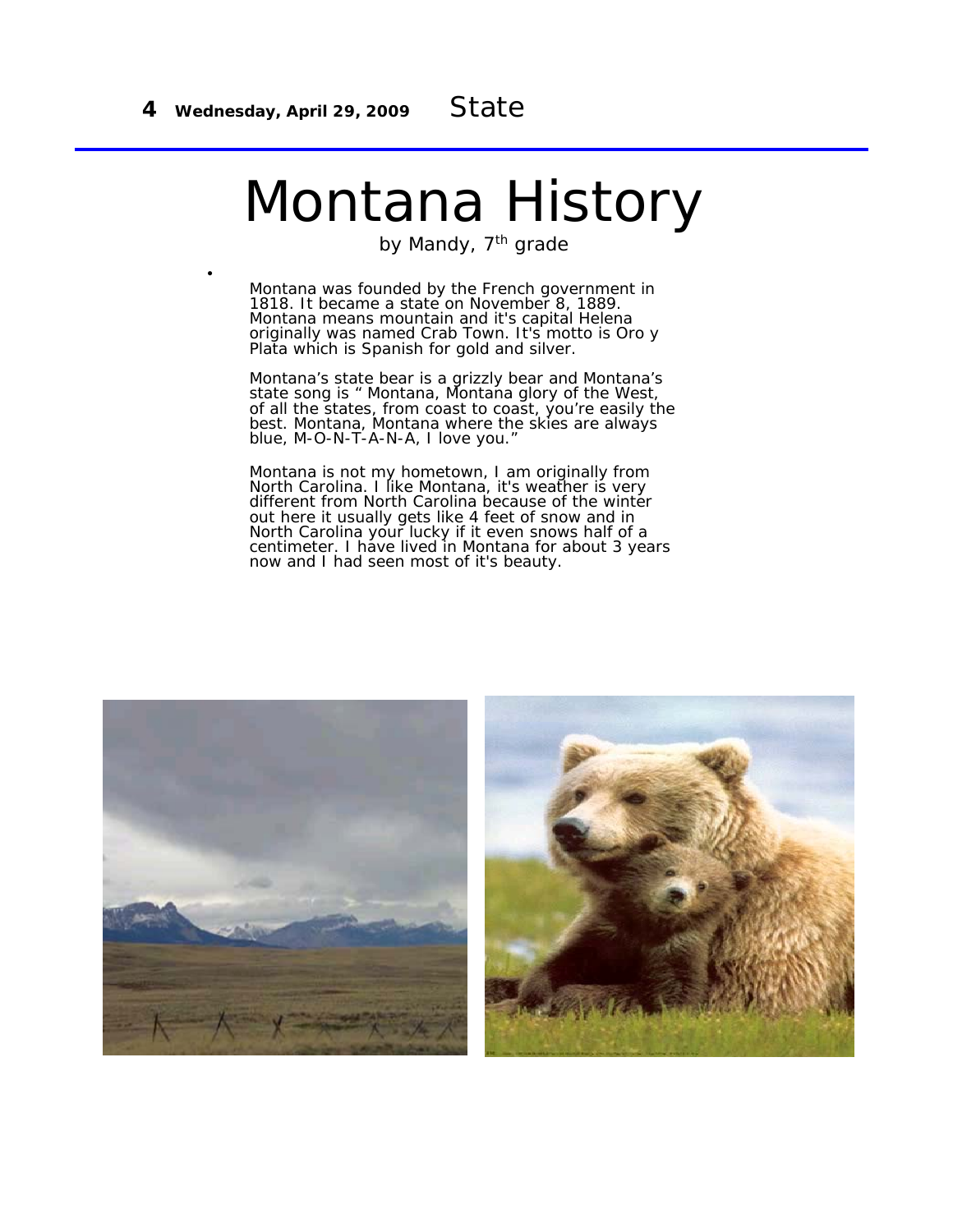## Poems About Montana

The following poems were written by 3rd graders at Billings Christian School. They are cinquins about Montana.

#### Big sky

•

Beautiful, Quiet clouds floating by Happy all the time Stream By Nicole

Montana Hunting, fishing, People are hiking Happy when I camp Mountains By Caleb

Montana Rushing creeks Cold, big, waterfalls Snowy, winter dogs hunting Treasure State By Amanda



**Big Sky** Hunting deer Fishing for trout Peaceful, calm, quiet state Yellowstone

By Lexi

Montana , Running free Through the creeks Feeling a breeze passing by Free

- By Alison F.

Montana Treasure state Hunting, fishing Sounds of waterfalls Big sky country-home Montana -By Coby

Treasure State Hunting silently Big State Country Excitement by a waterfall Mountains By Shania

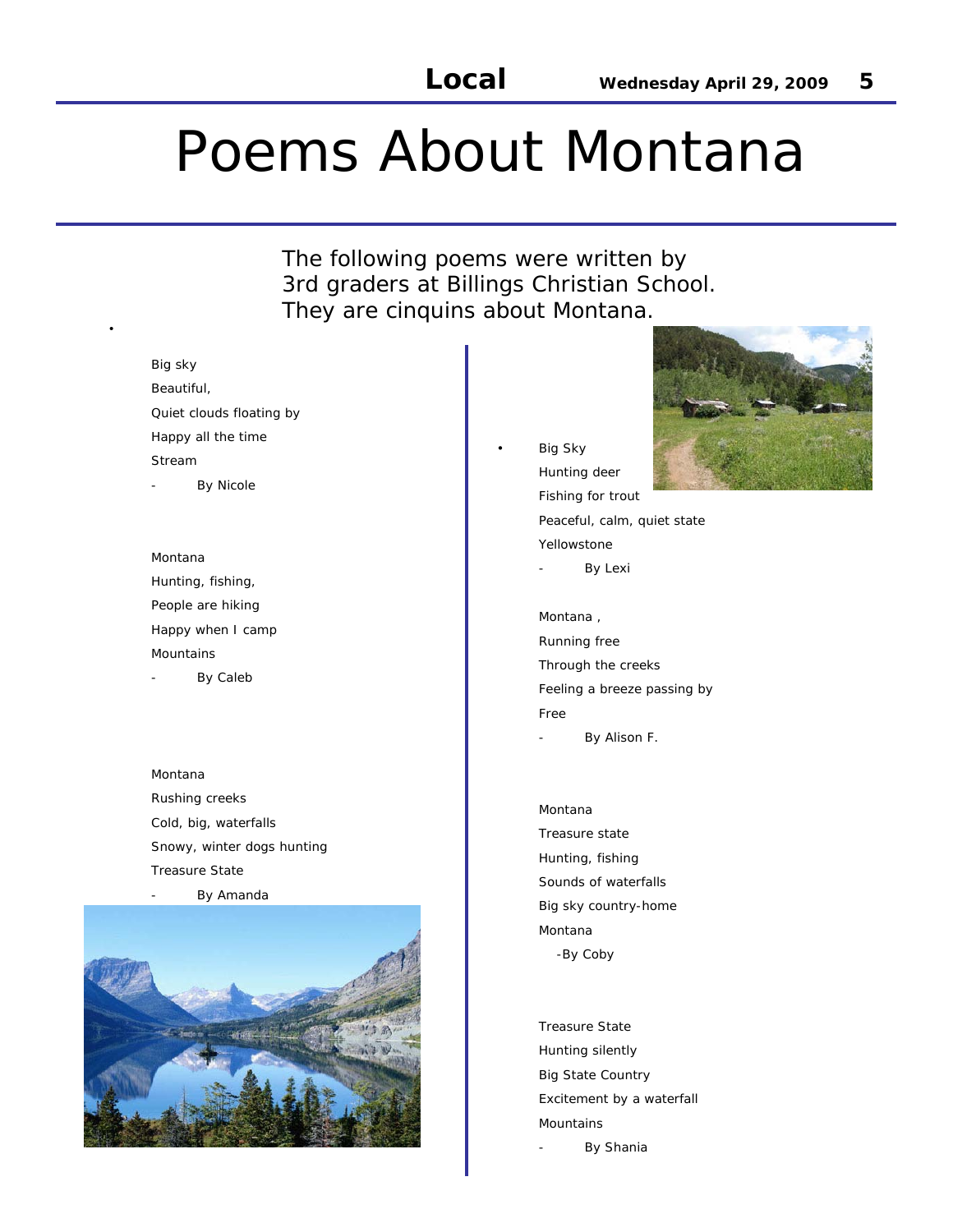### The Warriors Sports News

We are called the Warriors at Billings Christian Schools. We have a variety of sports that include: basketball, football, soccer, volleyball, and track and field. These sports are allowed to be played by 5th through 12th graders. Every year the school gets with other schools and sets up games and tournaments.

I like to play basketball, but I also play volleyball. Because we are a small school we only get to play 9 different teams. Playing sports with my friends is fun and a great way to be active.

### BCS' Favorite Hot Lunches

By Eric & Fancy

At Billing Christian School we took a survey to see what the favorite hot lunch is at our school. We only get two choices a day. Either hot lunch or cold lunch. This is the results of the survey.

GRADES 1st through 6th

Pizza from Costco 14 Hotdogs 9 Chicken Nuggets 2 Mac and Cheese 2 Nachos 2 Stew w/biscuits 1 Hamburger 5 Fish Sticks 1 Sub sandwiches 1 Sloppy Joes 2 Chili Dogs 3 Burrito 2 Chili Chips and Cheese 2 Taco's 1

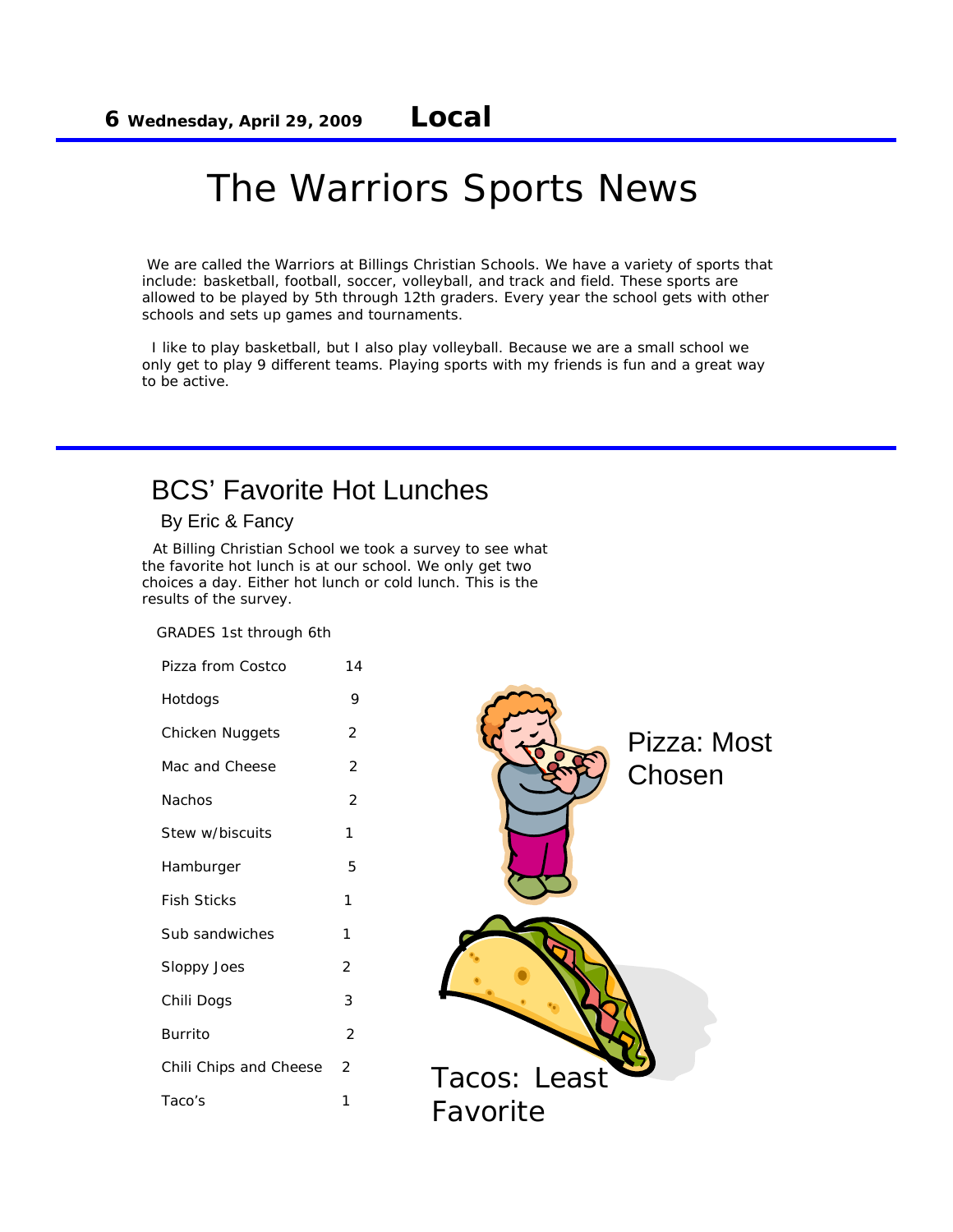## Popular Montana Recipes

by Mandy, 7<sup>th</sup> grade



According to the Montana official state travels site here are some popular recipes native to Montana . The native ingredients in the recipes below are huckleberries and rainbow trout. Huckleberries cost about \$25 to \$60 per pound, and are grown in the North West United States and Canada. They have a very sweet rich taste, and are very dangerous to pick because of the bear attacks. Rainbow trout is the number one game fish in Montana, the average size is 10 pounds. Most people believe the best eating ones are around 1 pound.

### • Melt-In-Your-Mouth-Huckleberry Cake

• 2 eggs, separated

- 1 cup sugar
- 1/4 tsp. salt 1/2 cup butter
- 
- 1 tsp. vanilla 1 1/2 cup sifted flour
- 1 tsp. baking powder
- 1/3 cup milk
- 1/2 cup fresh huckleberries

Beat 1/2 cup butter or margarine in large bowl until creamy; add 1 cup white sugar and beat until fluffy. Beat in egg yolks and vanilla until light and creamy. Add sifted dry ingredients alternately with the milk. Fold in beaten egg whites. Fold in the fresh berries. Shake a little of the dry ingredients over the berries, before adding them to the mix so the berries won't sink to the bottom. Turn into a greased 8 by 8-inch pan. Sprinkle top of the batter lightly with granulated sugar. Bake at 350 degrees for 50-60 minutes.

This recipe comes from Jean McGrath in the Butte Heritage Cookbook.

### • Pan-Fried Trout (for camp or kitchen)

• To prepare fresh brook or other pan-sized trout, clean and scale if necessary, soak in salted water for 1/2 hour to remove film from fish. Rinse thoroughly and remove head (optional). Dry. Dip in beaten egg and roll in rich cracker crumbs sprinkled with seasoning salt. Fry in hot fat. When golden brown on one side, turn and brown on the other. Turn only once. These are especially good, fresh caught, cooked over a campfire in a heavy skillet, using the grease from fried bacon strips. Fire should be hot but not flaming so fish will not cook too fast or burn. Cook only until they flake easily when tested. Top with crisp bacon.

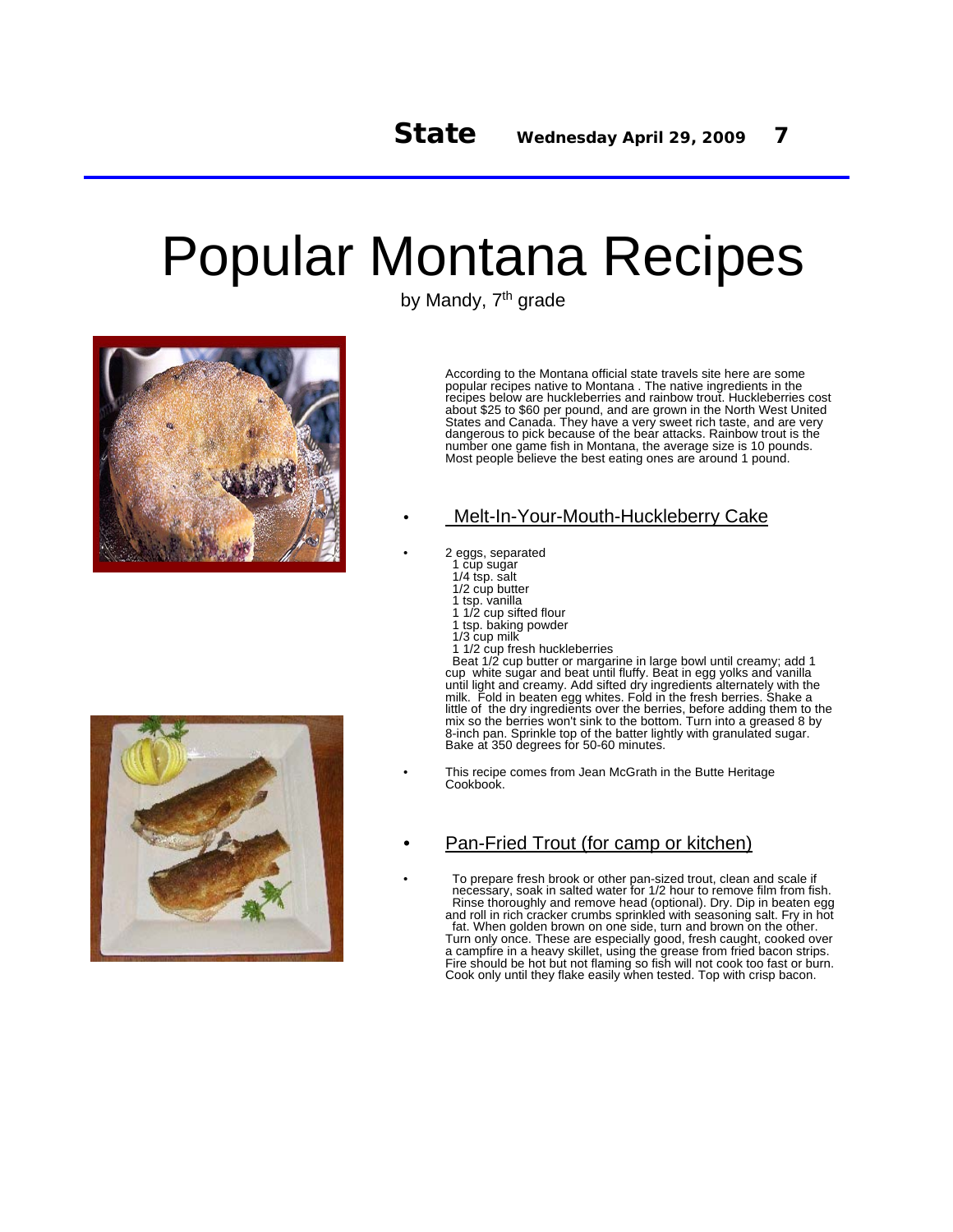# Montana Word Search

by the 7<sup>th</sup> grade class

| Ρ | Τ | G | N            | I | Т            | N            | U | Η | N       | Ε            | Α | Ζ | Ζ             | Τ            | Ρ        | S            | W | W |
|---|---|---|--------------|---|--------------|--------------|---|---|---------|--------------|---|---|---------------|--------------|----------|--------------|---|---|
| Q | М | O | Ν            | т | Α            | Ν            | Α | Q | G       | Ι            | F | S | Υ             | F            | S        | $\mathsf{C}$ | F | Α |
| V | Κ | Κ | G            | Η | V            | В            | т | O | U       | R            | I | S | M             | Χ            | M        | Ρ            | Ε | т |
| Α | L | J | $\mathsf{C}$ | I | N            | Q            | U | I | N       | U            | R | S | S             | S            | Υ        | L            | V | Ε |
| Κ | Е | Q | Ζ            | O | R            | J            | Α | S | C       | O            | L | D | L             | V            | O        | N            | Z | R |
| D | Т | Υ | Κ            | C | Η            | Υ            | R | R | Ε       | Β            | Е | L | Κ             | $\mathsf{C}$ | U        | Η            | C | F |
| Η | S | Χ | Q            | Е | U            | Т            | W | I | N       | Υ            | O | W | D             | D            | Т        | U            | Α | Α |
| Κ | В | Т | R            | Е | Α            | S            | U | R | Е       | S            | Т | Α | Т             | Е            | R        | Ζ            | O | L |
| В | Ι | L | L            | F | $\mathsf{C}$ | Ι            | R | Χ | O       | W            | F | Η | М             | Ρ            | $\Omega$ | Ε            | V | L |
| F | G | S | R            | Α | Ε            | В            | Υ | L | Ζ       | Ζ            | Ι | R | G             | Т            | U        | N            | J | D |
| N | S | O | М            | Т | Α            | $\mathsf{C}$ | O | G | Ρ       | V            | Q | Ι | I             | J            | Т        | O            | Ι | Ζ |
| Κ | Κ | Ζ | V            | U | V            | Κ            | Χ | Κ | Ι       | Η            | G | Η | R             | S            | V        | Т            | D | W |
| Χ | Υ | Н | Υ            | Κ | T            | F            | W | D | G       | Ρ            | Χ | Ν | Е             | Е            | Ι        | S            | B | J |
| J | Χ | Ε | W            | Η | Ε            | L            | Ε | N | A       | F            | Υ | G | I.            | S            | V        | W            | Χ | O |
| Ν | W | Α | R            | R | I            | O            | R | S | W       | Т            | D | L | $\mathcal{C}$ | R            | Ι        | O            | Β | Ρ |
| O | R | Β | Α            | S | Κ            | Е            | Т | Β | Α       | L            | L | X | Α             | O            | O        | L            | Q | N |
| S | S | Ρ | S            | Ζ | М            | S            | N | O | W       | Υ            | D | Α | L             | Η            | Η        | L            | S | F |
| I | F | F | J            | Η | Υ            | O            | B | W | O       | $\mathsf{C}$ | Κ | J | G             | U            | G        | Ε            | J | C |
| В | R | B | I            | L | L            | Ι            | N | G | $\rm S$ | V            | Η | U | L             | F            | Ρ        | Υ            | N | Α |
|   |   |   |              |   |              |              |   |   |         |              |   |   |               |              |          |              |   |   |

| basketball | glacier       | snowy          |
|------------|---------------|----------------|
| big sky    | grizzly bears | taco           |
| billings   | helena        | tourism        |
| bison      | horses        | treasure state |
| cinquin    | huckleberry   | trout          |
| cold       | hunting       | warriors       |
| cowboy     | montana       | waterfall      |
| elk        | pizza         | yellowstone    |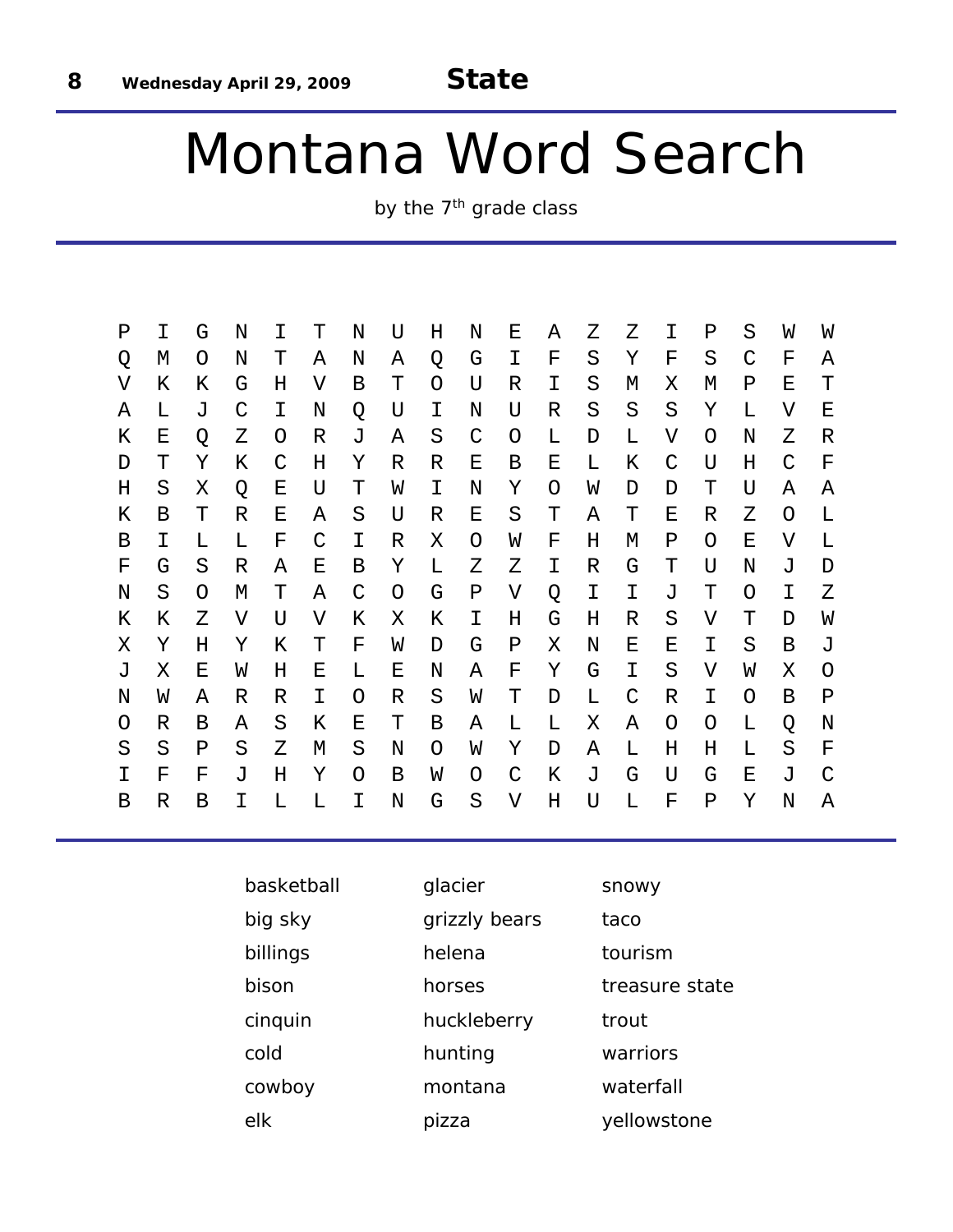# "Silly" Laws in Montana

By Jasmine, 7<sup>th</sup> Grade

There are some laws that are unique to Billings and Montana that seem silly and outrageous. After researching some of these laws on the internet Billings Christian School's 5th and 6<sup>th</sup> graders made a brief comment regarding these local or state laws.

#### **Helena law:**

It is illegal to annoy passerby on sidewalks with a revolving water sprinkler.

- What about a regular hose? Michelle, 5th grade
- It is illegal to throw an item across the street. – Wow, that's really interesting. Sarah H, 6th grade

#### **Billings' law:**

No person shall raise pet rats.

- Are people afraid to get fleas? Morgan H, 5th grade
- It is illegal to use speed dial in the city phone system.
	- I wonder why? Morgan F, 5th grade
- Hard objects may not be thrown by hand.
	- You can't throw a ball?
	- What if you were going to play baseball?
	- You can't play baseball? Zachary, 5th
- Worrying squirrels will not be tolerated.
	- How would you know the squirrels worried? It would freak out. Benjamin S, 6<sup>th</sup> grade
	- How do you know that it has been tolerated? Adam, 5th grade

#### **Facts:**

The largest snowflake ever observed was 38 cm wide and was recorded in Montana on Jan. 28, 1887. That is almost 15 inches!

- Were all the snow flakes that big?
- Really, where was it found in Montana? Chris, 5th grade
- Wow that's big. Kaitlyn, 5th grade

It is a felony for a wife to open her husband's mail.

– What if the husband told the wife to get the mail and read it? Jake, 6th

The worlds largest steer can be found in Montana weighs 3,980 pounds and is 5'9'' tall and 10'4' long.

What has it been eating? Jalen, 6th grade

It is illegal to have a sheep in the cab of your truck without a chaperone.

I think that that's a good law but what is the chaperone is it a other sheep or a person? Andrew, 5 grade.